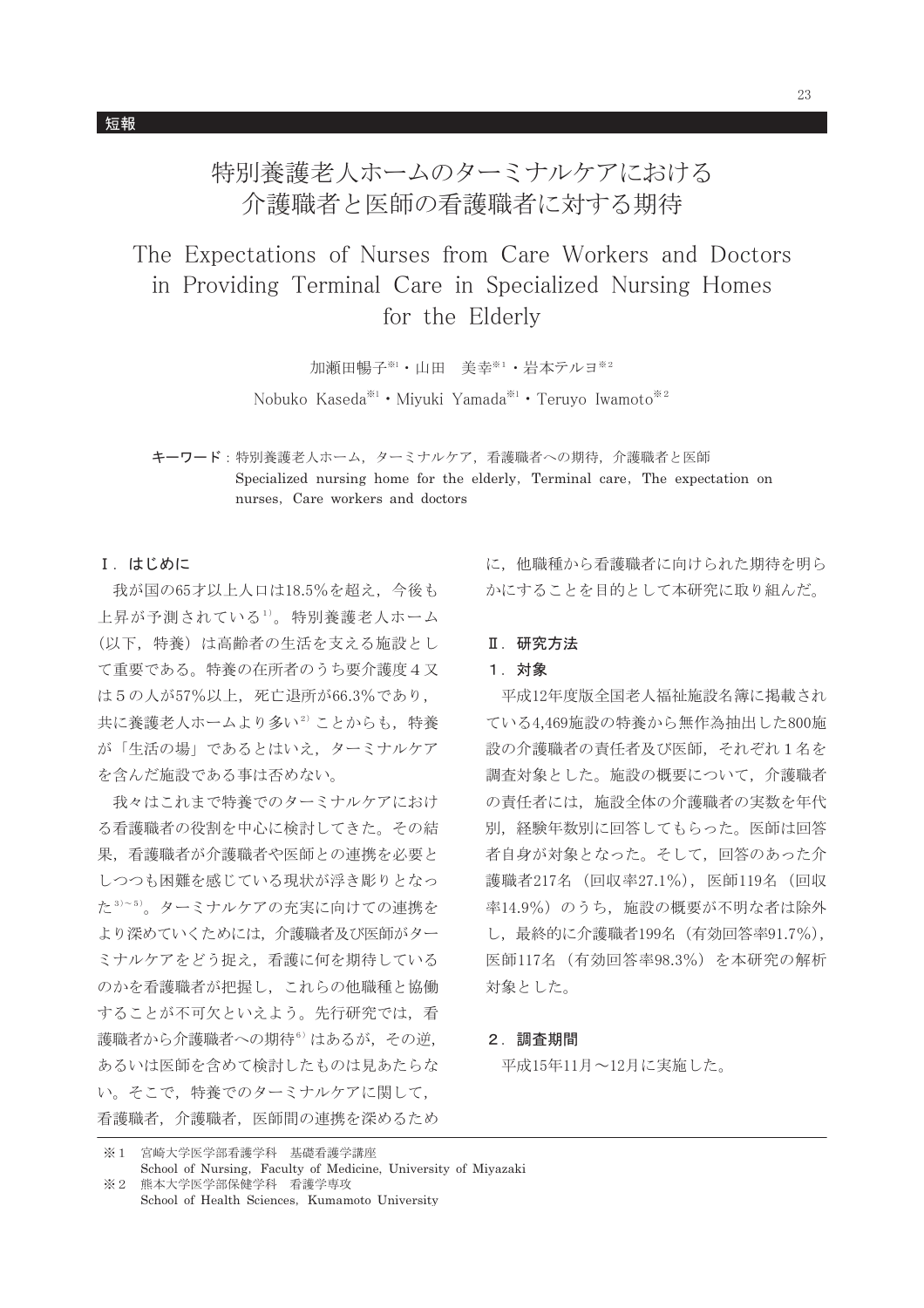#### 3. 調査方法及び倫理的配慮

調査の趣旨やプライバシーの保護、調査結果は 目的以外には使用しないこと、調査協力は自由意 思であることなどを明記した文書と、無記名の自 記式質問紙及び返信用封筒を各特養の代表者に郵 送し、対象者への配布を依頼した。返信は同意の 得られた人から個別にしてもらった。

### 4. 調査内容

ターミナルケアについての基本的な考え方を把 握するため、介護職者と医師に対して、「ターミ ナルケアの今後の対応」、「主に看護職者が行うべ きとする業務」,及び前年度の調査3)で看護職者 側から課題としてあがった「『看護職者の夜勤』 に対する考え」について調査した。また、介護職 者に対しては、「所属施設での全介護職者の概要」, 「看護職者との連携で感じる問題」について調査 した。医師に対しては、ほとんどの施設で1名の 非常勤であるという前年度の調査結果3)を考慮し, 今回は「回答者自身の属性」を尋ねた。なお、特 養は「生活の場」であり、医療を行うことが前提 ではない。しかしターミナルケアが行われる場合, 医療機器は不可欠であるため、導入される医療機 器は医師の治療方針と密接な関係があると考えた。 そこで、医師に対しては「ターミナルケアで必要 とする設備・医療用機器」について調査した。

なお、本研究では「ターミナル期」を、死亡原 因を特定せず「死亡前半年」とし、「ターミナル ケア」は、特定の意味に限定せず調査を行った。

### 5. 分析

介護職者と医師の間に「看護職者の夜勤に対す る考え」、「主に看護職者が行うべきとする業務」 に違いがあるか、 $\chi^2$ 検定を行い、5%未満を有 意差ありとした。

## Ⅲ. 結 果

## 1. 対象が所属する施設の概要 (表1・2)

対象者の所属施設の概要について、介護職者は 年代と経験年数を表1, 医師は年齢, 経験年数, 専門領域を表2に示した。介護職者は29才以下が 43.1%で、経験年数は5年未満が63.5%であった。 医師の平均年齢は56.7±13.5才、特養での平均経 験年数は8.1±7.3年で、70.1%が内科医であった。

### 2. ターミナルケアの今後の対応

ターミナルケアの今後の対応に関して、介護職 者及び医師は、「積極的に取り組みたい」23.6%, 3.4%, 「希望があれば取り組みたい」42.7%, 61.5%,「(死亡直前期を含め)充実を図っていき たい」11.6%, 2.6%,「死亡直前期以前では充実 を図りたい」14.1%, 6.8%,「条件が整えば対応 を考えたい」6.5%, 14.5%,「特に考えていない」 1.0%, 1.7%, 「その他」1.0%, 6.0%であった。

# 3. 介護職者が看護職者との連携において感じる 問題 (図1)

介護職者が看護職者との連携で感じる問題につ いて複数回答を求めたところ、多かったのは「夜

表1 対象施設における介護職者の背景

|                  |                 | 施設叙n=199           |
|------------------|-----------------|--------------------|
|                  |                 | 割合                 |
| 年代               | 29才以下           | $43.1\binom{0}{0}$ |
|                  | 30才代            | $20.3\binom{0}{0}$ |
|                  | 40才代            | $20.0\binom{0}{0}$ |
|                  | 50才代            | $14.8\binom{0}{0}$ |
|                  | 60才以上           | $1.9\binom{0}{0}$  |
| 介護職者としての<br>経験年数 | 1年未満            | $16.5\binom{0}{0}$ |
|                  | $1 \sim 3$ 年未満  | $26.1\binom{0}{0}$ |
|                  | $3 \sim 5$ 年未満  | $20.9\binom{0}{0}$ |
|                  | $5 \sim 10$ 年未満 | $21.2\binom{0}{0}$ |
|                  | 10年以上           | $15.3\,(%)$        |
|                  |                 |                    |

注: 介護職者数の総数からの割合で算出した

表2 対象施設における医師の背景

|          |       | 施設数n=117                |
|----------|-------|-------------------------|
|          |       | 平均±SD                   |
| 年齢       |       | $56.7 \pm 13.5 (\pm 1)$ |
| 特養での経験年数 |       | $8.1 \pm 7.3$ (年)       |
|          |       | 割合                      |
| 専門領域     | 内科    | $70.1\binom{0}{0}$      |
|          | 外科    | $17.1\binom{0}{0}$      |
|          | 内科・外科 | $6.8\binom{0}{0}$       |
|          | その他   | $6.0\binom{0}{0}$       |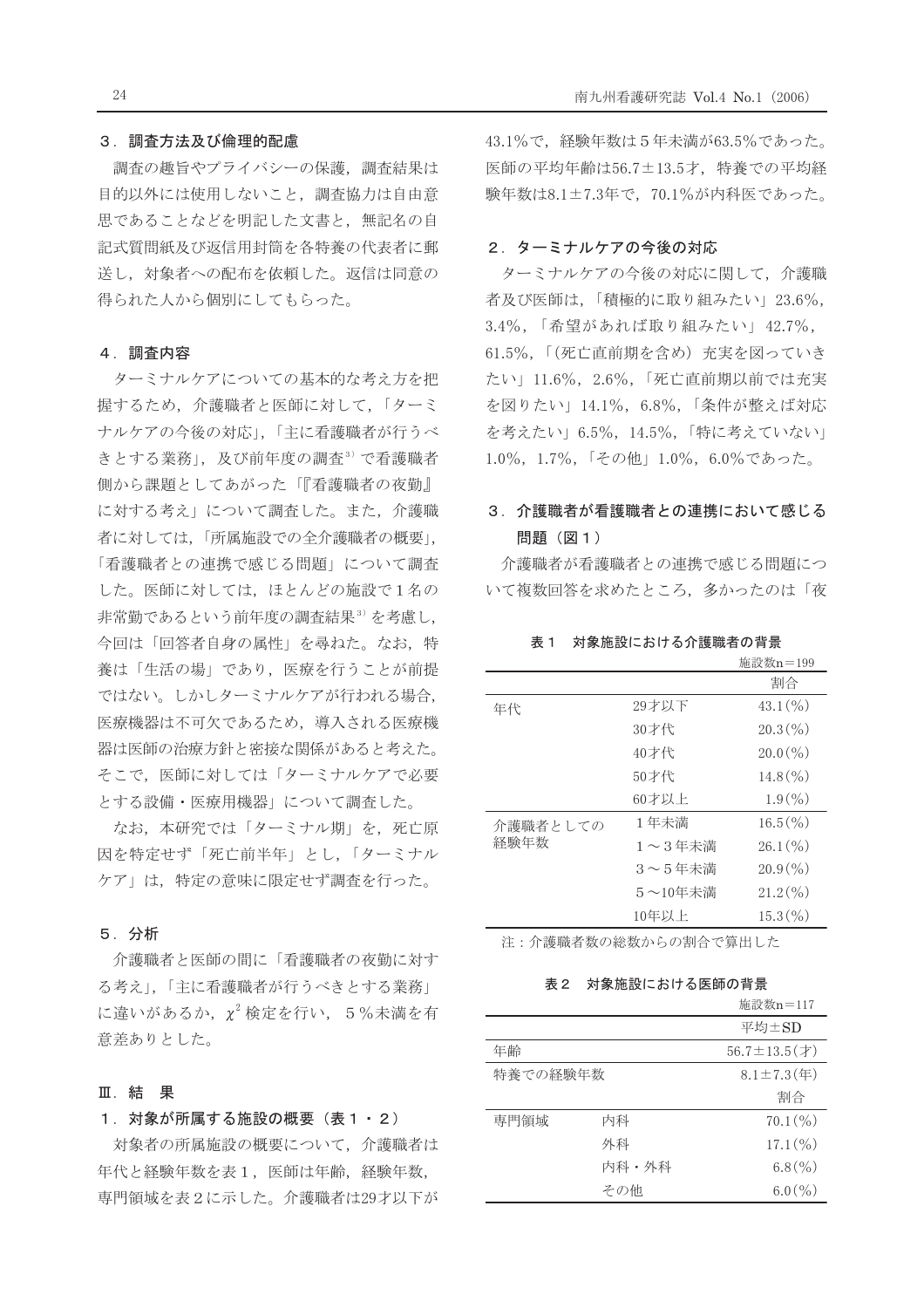間処置の連絡調整」74.9%,「急変時の対応(特 に夜間)」71.9%であった。「医療処置の教育指導」 は26.1%,「看護職者の指導力」は23.6%であっ た。

# 4. 医師がターミナル期で必要とする設備・医療 用機器 (図2)

医師がターミナル期で必要とする設備・医療用 機器について複数回答を求めたところ、「ターミ ナル期用部屋」が79.5%と最も多く、次いで「吸 引器」「酸素吸入用機器」が共に65.0%であった。

# 5. 看護職者の夜勤に対する考え(表3)並びに 主に看護職者が行うべきとする業務 (表4)

看護職者の夜勤に対する考えについて複数回答 で求めたところ,「夜勤・宿直すべき」「(状況に 応じ) 夜勤すべき」は、介護職者が医師より有意 に多く (p<.05), 「自宅待機すべき」は医師の方 が有意に多かった (p<.01)。また、主に看護職 者が行うべきとする業務を複数回答で求めたとこ ろ、介護職者の方が医師より有意に多かったのは 「医療処置」「他職種との連絡調整」「移送先との 連絡」(p<.001),「医師との連絡調整」「他職種 への教育」(p<.01),「死亡場所の決定」(p<.05) であり,「入所者との会話(p<.001)」「日常生活 援助(p<.01)」では医師の方が有意に多かった。



#### 図1 介護職者が看護職者との連携で感じる問題(複数回答)



図2 医師がターミナル期で必要とする設備・医療用機器(複数回答)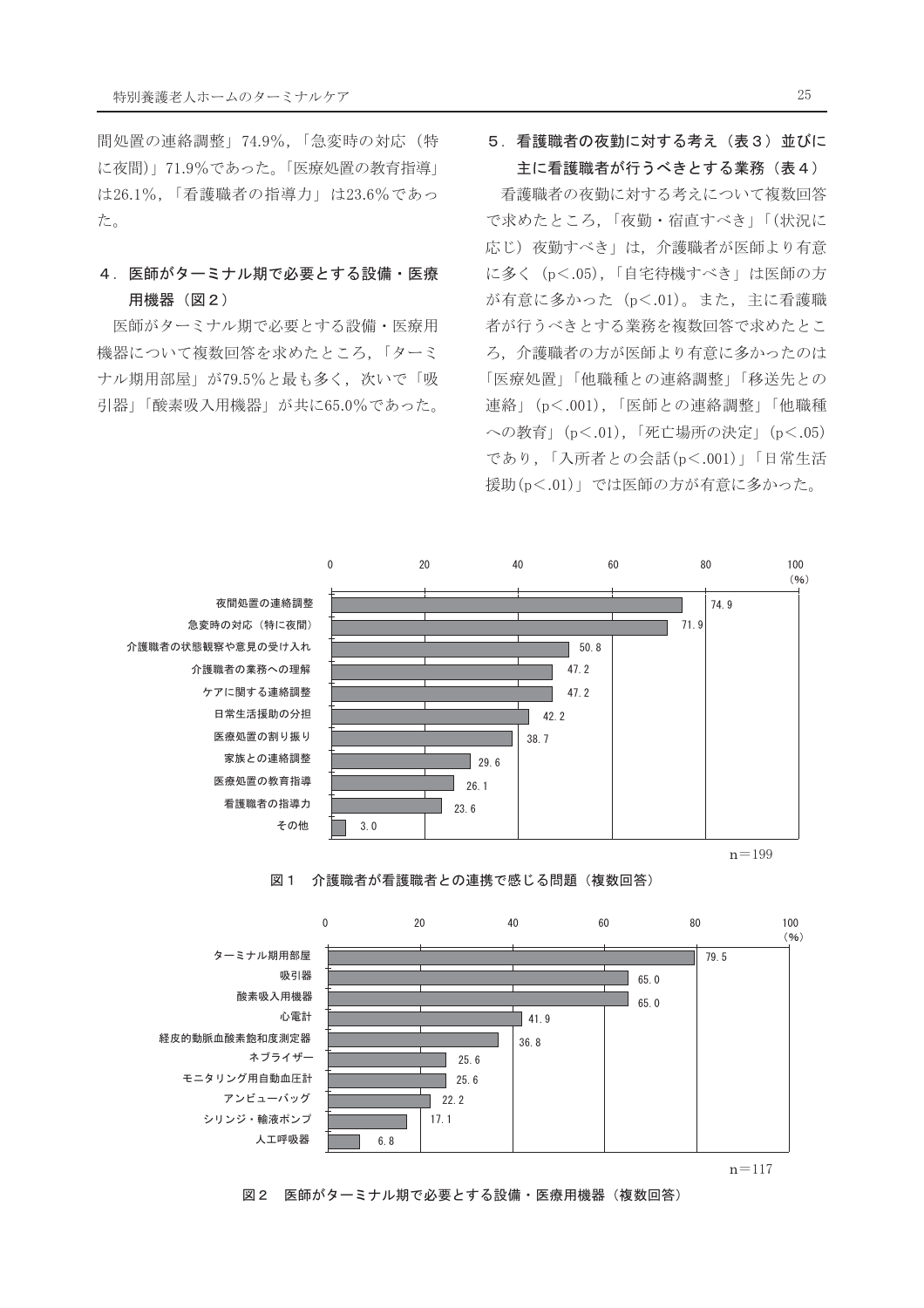|               | 看護職者の夜勤に対する考え<br>表 3 | 単位:人 (%) (複数回答) |             |            |
|---------------|----------------------|-----------------|-------------|------------|
|               | 介護職者 (n=191)         | 医師(n=115)       | 有意差         | $\chi^2$ 值 |
| 夜勤・宿直すべき      | 45(23.6)             | 13(11.3)        | $\ast$      | 5.251      |
| (状況に応じ) 夜勤すべき | 68 (35.6)            | 24(20.9)        | $*$         | 5.33       |
| (状況に応じ) 宿直すべき | 48(25.1)             | 22(19.1)        | $n \cdot s$ | 1.046      |
| 自宅待機すべき       | 53 (27.7)            | 53 $(46.1)$     | **          | 7.27       |
| 特に必要ない        | 11(5.8)              | 7(6.1)          | $n \cdot s$ | 0.008      |
|               |                      |                 |             |            |

 $*$   $p < .01$ 注:無回答者は除く  $*{\rm p} < .05$ n·sはnot significantの略

|           | 表 4 | 主に看護職者が行うべきとする業務 |             |  |           | 単位 : 人(%)   | (複数回答)     |
|-----------|-----|------------------|-------------|--|-----------|-------------|------------|
|           |     | 介護職者 (n=197)     |             |  | 医師(n=114) | 有意差         | $\chi^2$ 値 |
| 医療処置      |     |                  | 167 (84.8)  |  | 71(62.3)  | ***         | 13.011     |
| 日常生活援助    |     |                  | 36(18.3)    |  | 44 (38.6) | **          | 10.122     |
| 状態観察・把握   |     |                  | 154 (78.2)  |  | 92 (80.7) | $n \cdot s$ | 0.191      |
| 入所者との会話   |     |                  | 63 (32.0)   |  | 66 (57.9) | ***         | 13.552     |
| 療養環境の調整   |     |                  | 64 (32.5)   |  | 50(43.9)  | $n \cdot s$ | 2.753      |
| 医師との連絡調整  |     |                  | 180(91.4)   |  | 83 (72.8) | **          | 11.771     |
| 他職種との連絡調整 |     |                  | 127(64.5)   |  | 43 (37.7) | ***         | 14.372     |
| 入所者の意思確認  |     |                  | 49 $(24.9)$ |  | 24(21.1)  | $n \cdot s$ | 0.408      |
| 家族の意思確認   |     |                  | 103(52.3)   |  | 65(57.0)  | $n \cdot s$ | 0.446      |
| 他職種への教育   |     |                  | 71(36.0)    |  | 19(16.7)  | **          | 9.597      |
| 移送先への連絡   |     |                  | 99 (50.3)   |  | 24(21.1)  | ***         | 18.572     |
| 死亡場所の決定   |     |                  | 26(13.2)    |  | 5(4.4)    | $\ast$      | 4.825      |

注:無回答者は除く \*p<.05 \*\*p<.01 n·sはnot significantの略

# **N**. 考察

解析対象とした介護職者が所属する施設におけ る全介護職者の年齢構成は、29才以下が43.1%を 占め、経験年数も5年未満が63.5%であった。こ のことから、特養のターミナルケアを行う介護職 者が若くて経験の浅い人が多いことがわかる。一 方、医師は特養での経験年数ではばらつきがある ものの、平均年齢が56.7才でベテランといえよう。

### 1. ターミナルケアに関する介護職者の考え

介護職者のターミナルケアの今後の対応では, 「希望があれば取り組みたい」が42.7%と最も多 く、次いで「積極的に取り組みたい」(23.6%) であった。ここから、介護職者はターミナルケア に対して、入所者を主体とし、前向きに捉えてい ることが伺える。看護職者との連携の問題では, 7割以上の介護職者が「夜間処置の連絡調整」や 「(特に夜間の)急変時の対応」をあげ、半数以上 が「状態観察や意見の受け入れ」を問題としてい た。柴田らは、介護職者と看護職者が互いに責任 が曖昧なまま医療行為を行っている可能性を指摘 している<sup>7</sup>。介護職者が、夜間·急変時の連携や 状態観察・意見の受け入れが問題と捉えているの は、このように責任が曖昧なまま医療行為を行う ことで、十分なコミュニケーションがとれていな いこともあると考えられる。

## 2. ターミナルケアに関する医師の考え

医師のターミナルケアの今後の対応としては, 介護職者同様「希望があれば取り組みたい」が 61.5%と最も多かったが、「積極的に取り組みた い」がわずか3.4%であった。ここから、医師は ターミナルケアを入所者の希望を主体に、いわば 受け身的な姿勢でいることが伺える。また、80% 以上がターミナル期用部屋を、65.0%が吸引器, 酸素吸入用機器を必要とし、シリンジ・輸液ポン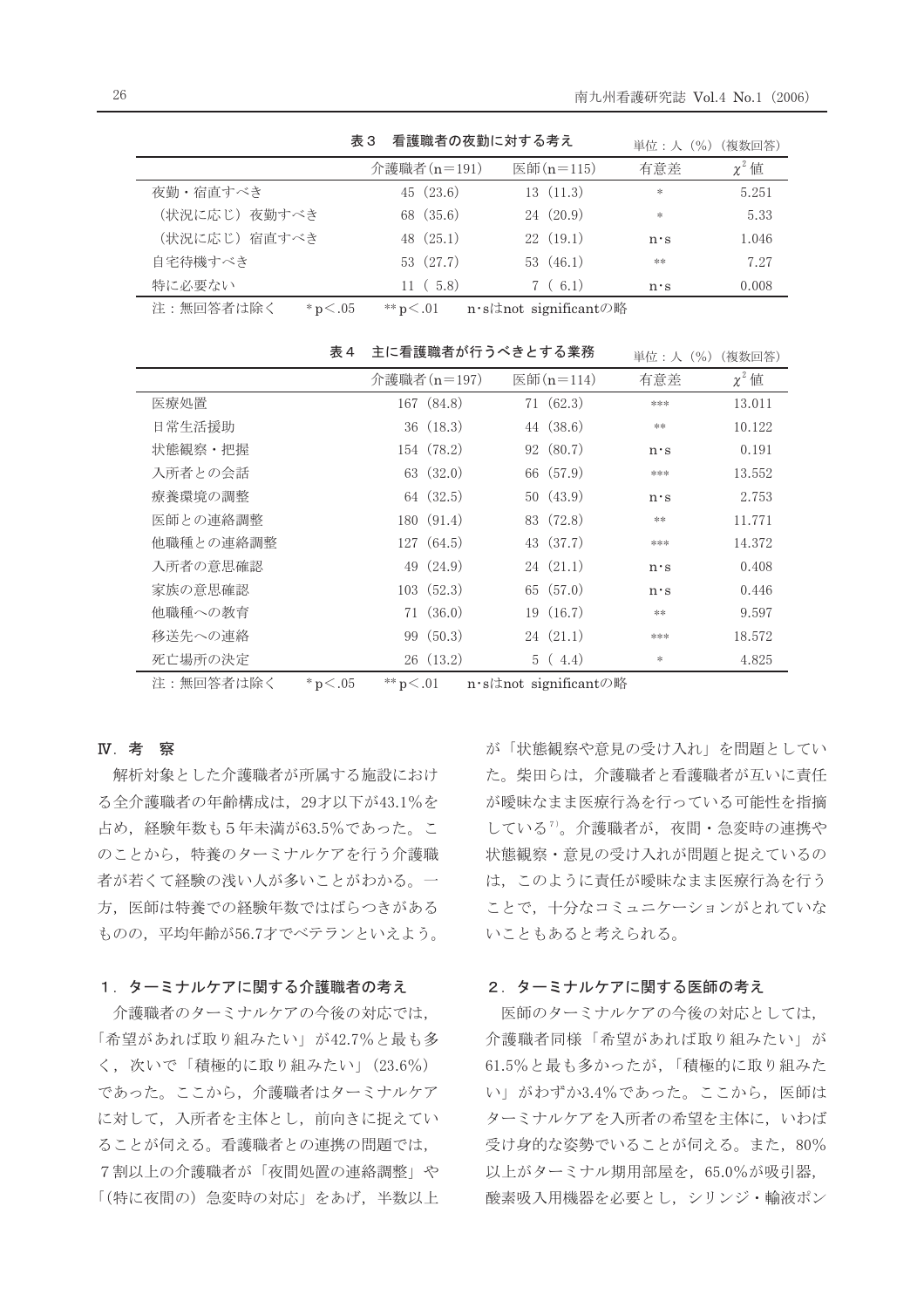プは17.1%, 人工呼吸器を必要とする人は6.8% であった。シリンジ・輸液ポンプや人工呼吸器は, 持続点滴や延命処置を意味し、入所者にとって苦 痛を伴うものである。つまり、特養の医師は、ター ミナルケアは入所者が望めば静かな環境で、苦痛 が少ない状態ですごす方が望ましいとしているこ とを示唆していると考えられる。

### 3. 両職種の看護職者への期待

看護職者の夜勤は「自宅待機」が多いのが現状 であることはすでに報告した3)5)。これには、法 律の人員規定、介護職者の医療行為や業務範囲な どの問題が絡んでいるが、ターミナルケアを充実 させるための重要な検討課題である。そのため今 回、介護職者及び医師の看護職者の夜勤に対する 考え方について調査した。その結果,「夜勤・宿 直すべき」,「(状況に応じ) 夜勤すべき」は介護 職者の方が、「自宅待機すべき」は医師の方が有 意に多かった。看護職者の夜勤をより進めたいと いう介護職者の思いは、夜間や急変時の医療処置 の問題と関連していると考えられる。一方医師は, 比較的穏やかなターミナルケアを指向しているた め、現状維持という考え方が優勢しているといえ よう。これには、特養では緊急時の医療行為は可 能だがその医療保険請求は特養からはできないこ と、またターミナルケアの場合、請求可能なもの は少ない<sup>8)</sup>ことも遠因としてあるかもしれない。 つまり、今以上の医療処置やそれに伴う看護職者 の夜勤を必要としていないということである。

主に看護職者が行うべきとする業務については, 介護職者·医師共に「医療処置」,「状態把握」, 「医師連絡」が高かった。また、介護職者が医師 より有意に高かったのは、この「医療処置」の他, 「医師との連絡調整」,「他職種との連絡調整」, 「移送先への連絡」であった。ターミナルケアで の他職種との連絡調整や移送先への連絡には、医 療面での情報交換も多く含まれると考えられ、介 護職者には困難な場合が多いことが予測される。 これらから、介護職者が医療処置に関する業務を 看護職者に期待していることが推測できる。しか し、「他職種への教育」を看護職者が行うべきと

する介護職者は4割に満たなかった。これは、看 護職者との連携上の問題の質問で「医療処置の教 育指導」,「看護職者の教育力」を問題とする人が 少なかったことと関連があると考えられ、介護職 者の看護職者に対する「医療処置に関しての教育」 への期待は高いとは言い難い。介護職者の立場か らは、医療処置に関しては自分たちへの教育より も、看護職者が対応することを望んでいるとも言 えよう。法律的に介護職者による医療行為を認め る見解がない現状を鑑みると、やはり看護職者が 特養での医療行為に責任を持てるような方向で改 善を図ることが重要である。安田らは介護職者の 立場から、介護職者が医療処置を行うためのシス テム作りが必要と述べている<sup>9)</sup>。しかし、このシ ステムの整備以前に、まずは、前述した医療行為 に関する責任範囲の明確化と、今以上のディスカッ ションを行うことが重要なのではないだろうか。 医療行為が確実に行われるためには、各看護職者 の「最終的な責任は自分にあるという自覚」10も 改めて問われるだろう。また、「日常生活援助」, 「入所者との会話」では医師の方が介護職者より 有意に多かった。これは、医師が特別に日常生活 援助や入所者との会話を看護職者に期待している というよりむしろ、介護職者もこれらの業務を行っ ていることによる「看護職者への期待」意識の薄 さを示していると思われる。「死亡場所の決定」 では介護職者の方が医師より有意に多かったが. 値としてはどちらも高くはない。これは両職種共 に、「死亡場所の決定は入所者や家族の意向を優 先すべき」と考えていることを示しているのでは ないか。

以上により、看護職者に対する期待として、医 師からは現状以上のものは特に示されず、介護職 者からは医療処置とそれに関する夜勤への期待が 見られた。特養の介護職者は経験の浅い人が多い ため、看護職者は自らの責任で入所者への医療処 置が確実に行われるように、介護職者に対し、よ り一層のディスカッションや具体的ケア内容の提 示をしていく必要があると考える。